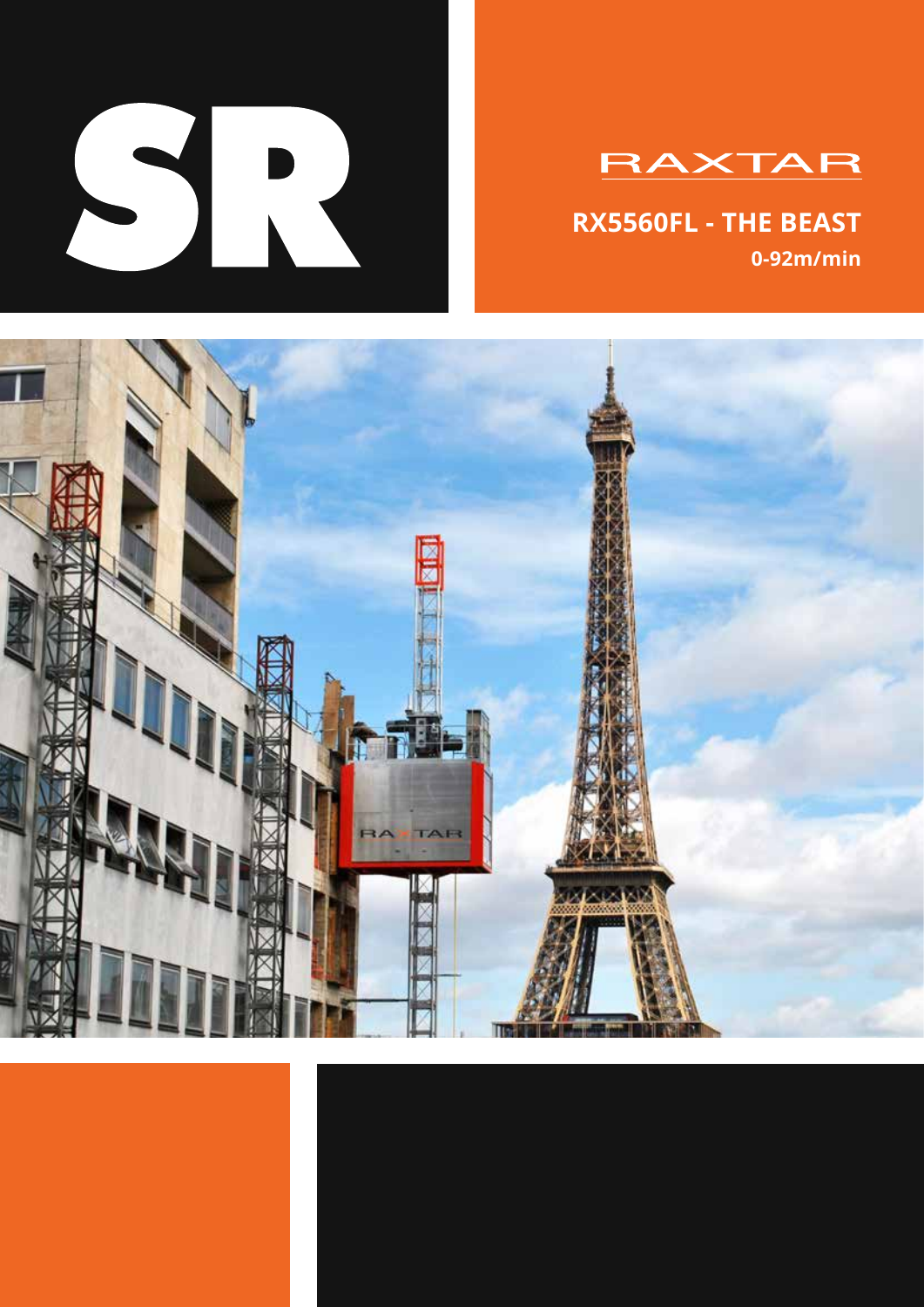

**OVERVIEW**







**SIDE VIEW FRONT VIEW**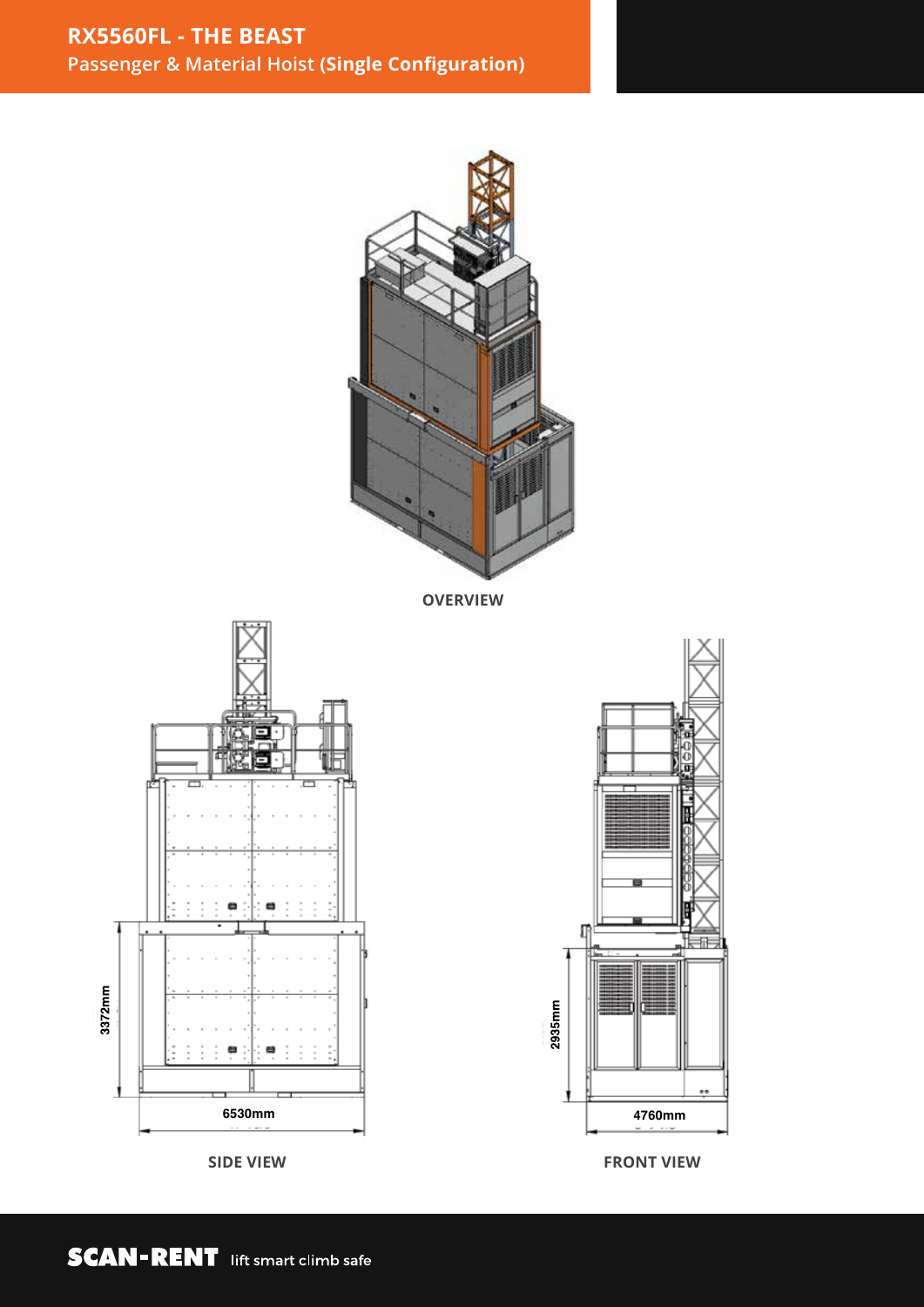